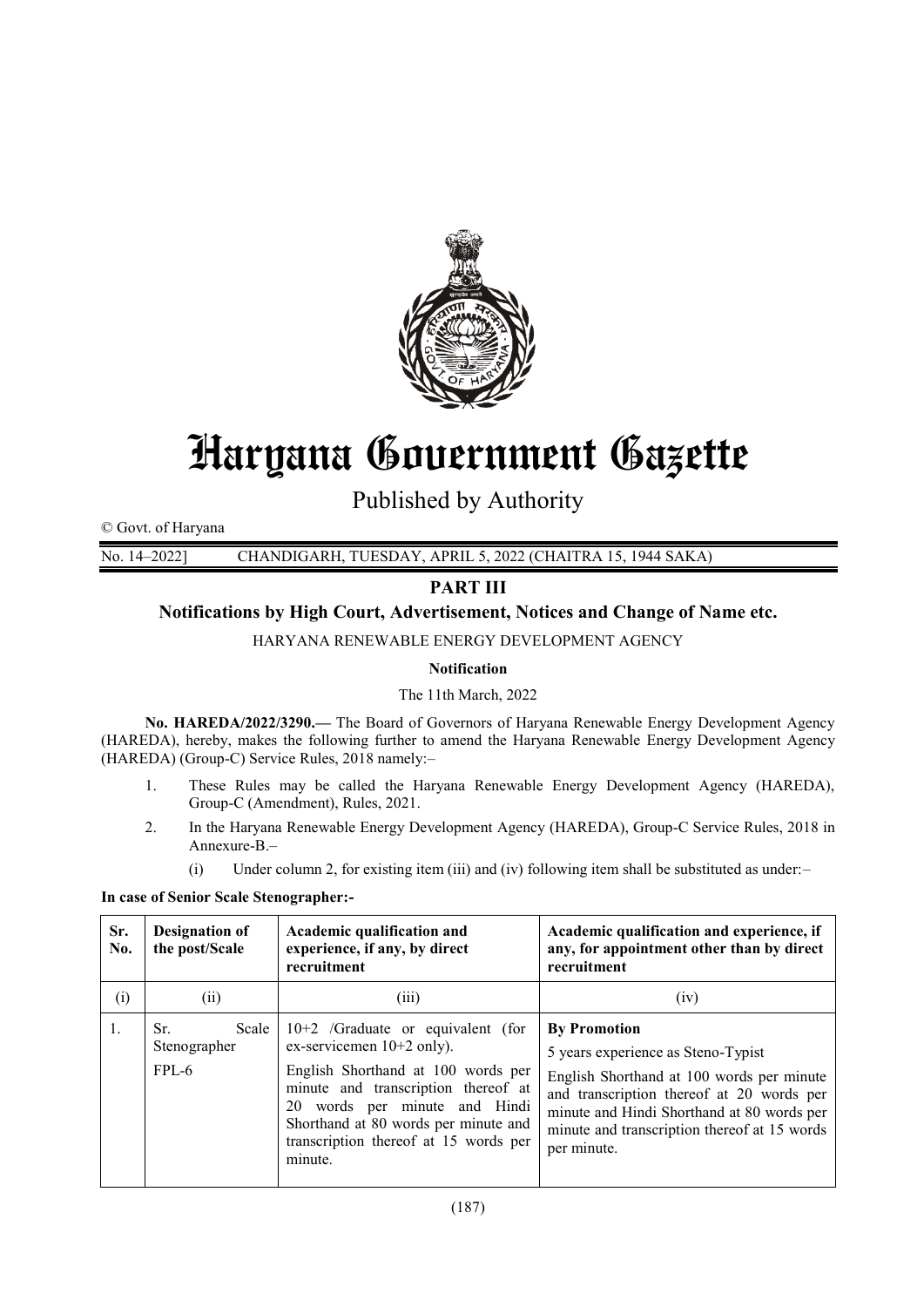|  |                                                                                                                                                                                                                    | <b>By Transfer or Deputation</b>                                                                                                                                                     |
|--|--------------------------------------------------------------------------------------------------------------------------------------------------------------------------------------------------------------------|--------------------------------------------------------------------------------------------------------------------------------------------------------------------------------------|
|  | The candidate will have to qualify the<br>State Eligibility Test in Computer<br>Appreciation (SETC) both Part-I<br>(knowledge test) and Part-II (Typing<br>test) from HARTRON<br>within<br>stipulated time period. | $10+2$ /Graduate or equivalent<br>(for<br>ex-servicemen $10+2$ only).                                                                                                                |
|  |                                                                                                                                                                                                                    | English Shorthand at 100 words per minute<br>and transcription thereof at 20 words per<br>minute and Hindi Shorthand at 80 words per<br>minute and transcription thereof at 15 words |
|  | Knowledge of Hindi or Sanskrit up<br>to Matric.<br>Note.— Candidate possessing higher<br>qualification<br>than<br>minimum<br>qualification prescribed for the post<br>shall be considered eligible.                | per minute.                                                                                                                                                                          |
|  |                                                                                                                                                                                                                    | 5 years experience as Steno-Typist or                                                                                                                                                |
|  |                                                                                                                                                                                                                    | 3 years experience as Junior Scale<br>Stenographer.                                                                                                                                  |
|  |                                                                                                                                                                                                                    | Knowledge of Hindi or Sanskrit up to<br>Matric.                                                                                                                                      |
|  |                                                                                                                                                                                                                    | Note.— Candidate possessing higher<br>qualification than minimum qualification<br>prescribed for the post shall be considered<br>eligible.                                           |

## **In case of Steno-typist:-**

| (i) | (ii)                      | (iii)                                                                                                                                                                                                                                                                                                                                                                                                                                                                                                                                                                                                                                                                                                        | (iv)                                                                                                                                                                                                                                                                                                                                                                                                                                                                                                                                                                                                                                                                                                                                                                |
|-----|---------------------------|--------------------------------------------------------------------------------------------------------------------------------------------------------------------------------------------------------------------------------------------------------------------------------------------------------------------------------------------------------------------------------------------------------------------------------------------------------------------------------------------------------------------------------------------------------------------------------------------------------------------------------------------------------------------------------------------------------------|---------------------------------------------------------------------------------------------------------------------------------------------------------------------------------------------------------------------------------------------------------------------------------------------------------------------------------------------------------------------------------------------------------------------------------------------------------------------------------------------------------------------------------------------------------------------------------------------------------------------------------------------------------------------------------------------------------------------------------------------------------------------|
| 2.  | Steno-typist<br>$(FPL-2)$ | $10+2$ / Graduate or equivalent (for<br>ex-servicemen $10+2$ only).<br>English Shorthand at 80 words per<br>minute and transcription thereof at<br>15 words per minute and Hindi<br>shorthand at 64 words per minute and<br>transcription thereof at 11 words per<br>minute.<br>The candidate will have to qualify the<br>State Eligibility Test in Computer<br>Appreciation (SETC) both Part-I<br>(knowledge test) and Part-II (Typing<br>from HARTRON<br>within<br>test)<br>stipulated time period.<br>Knowledge of Hindi or Sanskrit up<br>to Matric.<br>Note.- Candidate possessing higher<br>qualification<br>than<br>minimum<br>qualification prescribed for the post<br>shall be considered eligible. | By promotion<br>5 years experience as Clerk.<br>English Shorthand at 80 words per minute<br>and transcription thereof at 15 words per<br>minute and Hindi shorthand at 64 words per<br>thereof at<br>and transcription<br>minute<br>11 words per minute.<br><b>By Transfer or Deputation</b><br>$10+2$ / Graduate or equivalent<br>(for<br>ex-servicemen $10+2$ only).<br>5 years experience as Clerk.<br>English Shorthand at 80 words per minute<br>and transcription thereof at 15 words per<br>minute and Hindi shorthand at 64 words per<br>and transcription<br>thereof at<br>minute<br>11 words per minute.<br>Note.— Candidate possessing<br>higher<br>qualification than minimum qualification<br>prescribed for the post shall be considered<br>eligible. |

#### **In case of Clerk:-**

| (i) | $\left( \mathrm{ii}\right)$ | (iii)                                                                                                                                              | (iv)                                                             |
|-----|-----------------------------|----------------------------------------------------------------------------------------------------------------------------------------------------|------------------------------------------------------------------|
| 3.  | Clerk<br>$(FPL-2)$          | $10+2/G$ raduate or equivalent (for<br>ex-servicemen $10+2$ only).<br>The candidate will have to qualify the<br>State Eligibility Test in Computer | <b>By</b> promotion<br>$10+2/G$ raduate or<br>(for<br>equivalent |
|     |                             | Appreciation (SETC) both Part-I<br>(knowledge test) and Part-II (Typing<br>from HARTRON<br>within<br>test)<br>stipulated time period.              | ex-servicemen $10+2$ only).<br>5 years regular service as Peon.  |